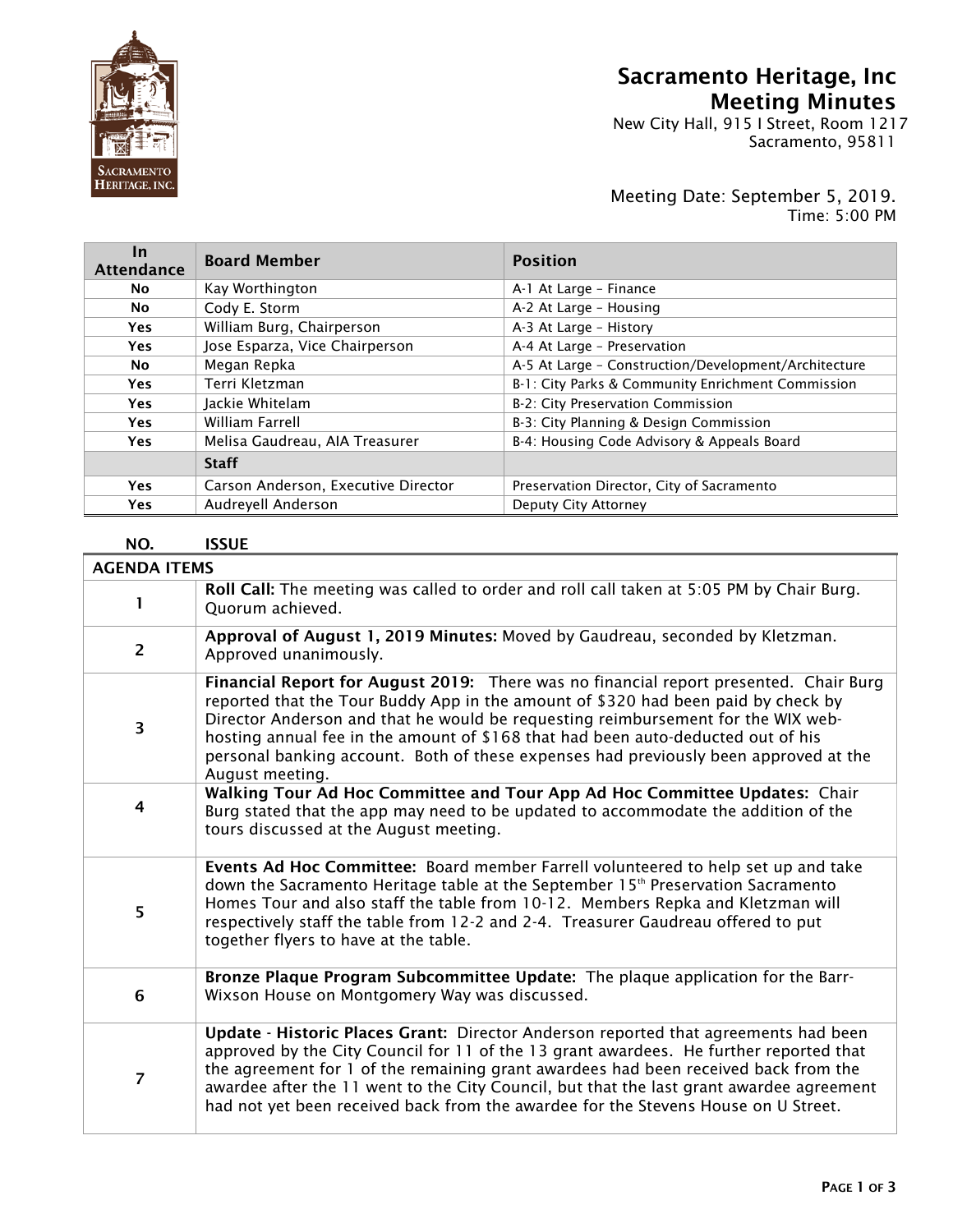| 8            | County of Sacramento Transient Occupancy Tax (TOT) Grant Program Opportunity:<br>Chair Burg reported that while Preservation Sacramento and Sac Mod had each committed<br>to assist in providing matching funds for the grant, that the determination had been<br>made to defer applying for this grant until next year's round, so that the application<br>could be more robust and the chances of being awarded the grant improved.<br>Members inquired as to whether plaques for two parks (Kletzman) and the restoration of<br>the Iceland neon sign (Farrell) could be included in the application. Chair Burg explained<br>that these may not be a good fit for these grant funds since the parks are not historic and<br>the Iceland restoration work may be better suited for a Historic Places Grant. At this<br>point, the application is proposed to consist of (1) the completion of the Mid-century Mod<br>Survey and the nomination of 10 more landmarks and; (2) a city-wide survey of signs to<br>serve as the foundation for a proposed City ordinance. Further discussion of the |
|--------------|----------------------------------------------------------------------------------------------------------------------------------------------------------------------------------------------------------------------------------------------------------------------------------------------------------------------------------------------------------------------------------------------------------------------------------------------------------------------------------------------------------------------------------------------------------------------------------------------------------------------------------------------------------------------------------------------------------------------------------------------------------------------------------------------------------------------------------------------------------------------------------------------------------------------------------------------------------------------------------------------------------------------------------------------------------------------------------------------------|
|              | application will occur at the October meeting.                                                                                                                                                                                                                                                                                                                                                                                                                                                                                                                                                                                                                                                                                                                                                                                                                                                                                                                                                                                                                                                     |
| $\mathbf{9}$ | Sacramento Heritage, Inc. Next Three Years: All members were requested to review the<br>revised 2019 -2020 SHI Work Plan adopted at the August Board meeting.                                                                                                                                                                                                                                                                                                                                                                                                                                                                                                                                                                                                                                                                                                                                                                                                                                                                                                                                      |
| 10           | Update - Historic District Plans Effort: Director Anderson reported that the staff<br>response to public comments received on the April 2019 draft would come before the<br>Preservation Commission at its September meeting for review and comment and; that the<br>Final Draft of the Historic Plan Document would come before the Preservation<br>Commission for action at its November meeting.                                                                                                                                                                                                                                                                                                                                                                                                                                                                                                                                                                                                                                                                                                |
| 11           | Planning for May 2020 California Preservation Foundation Statewide Conference:<br>Chair Burg reported that he would be attending a CPF Steering Committee meeting in<br>either the last week of September or the first week of October. Discussion ensued about<br>the need to have the Walking Tour App updated and new tours launched prior to the May<br>2020 Conference, as well as about whether Sac Heritage should do a booklet or possibly a<br>poster for release at the conference.                                                                                                                                                                                                                                                                                                                                                                                                                                                                                                                                                                                                      |
| 12           | Public Comment: Matters not on the Agenda: None.                                                                                                                                                                                                                                                                                                                                                                                                                                                                                                                                                                                                                                                                                                                                                                                                                                                                                                                                                                                                                                                   |
|              | Director Report - Reports and Updates on Personnel, Organizational & Administrative<br>Matters: With regard to the Historic City Cemetery, Director Anderson reported that both<br>Gary Hyden and Andrew MacVicar will make a presentation at the October Preservation<br>Commission meeting. Director Anderson also reported on the work underway on the                                                                                                                                                                                                                                                                                                                                                                                                                                                                                                                                                                                                                                                                                                                                          |
| 13           | 2040 General Plan and the updating of the Community Plans and reported that the Draft<br>Vision/Guiding Principles of the 2040 General Plan would be presented for review and<br>comment at the September Preservation Commission meeting.<br>In other news, Director Anderson reported that St. John's Lutheran Church received a<br>California Preservation Foundation (CPF) award for re-roofing the church in copper,<br>funded for the most part by a \$750,000 capital campaign conducted by the congregation.<br>Both St. John's and the presentation of a lifetime achievement award to former<br>Preservation Director Roberta Deering will occur at the October 18th CPF awards ceremony<br>in San Francisco.                                                                                                                                                                                                                                                                                                                                                                            |
| 14           | <b>Member Comments:</b> The members reviewed logistics for the September 15 <sup>th</sup><br>Preservation Sacramento Home Tour and considered agendizing the preservation of the<br>Capitol Fountain for the October meeting. Chair Burg reported that he had attended the<br>opening of the Bellevue Apartments and announced that the next Preservation<br>Roundtable would be held on Saturday, November 2 <sup>nd</sup> .                                                                                                                                                                                                                                                                                                                                                                                                                                                                                                                                                                                                                                                                      |